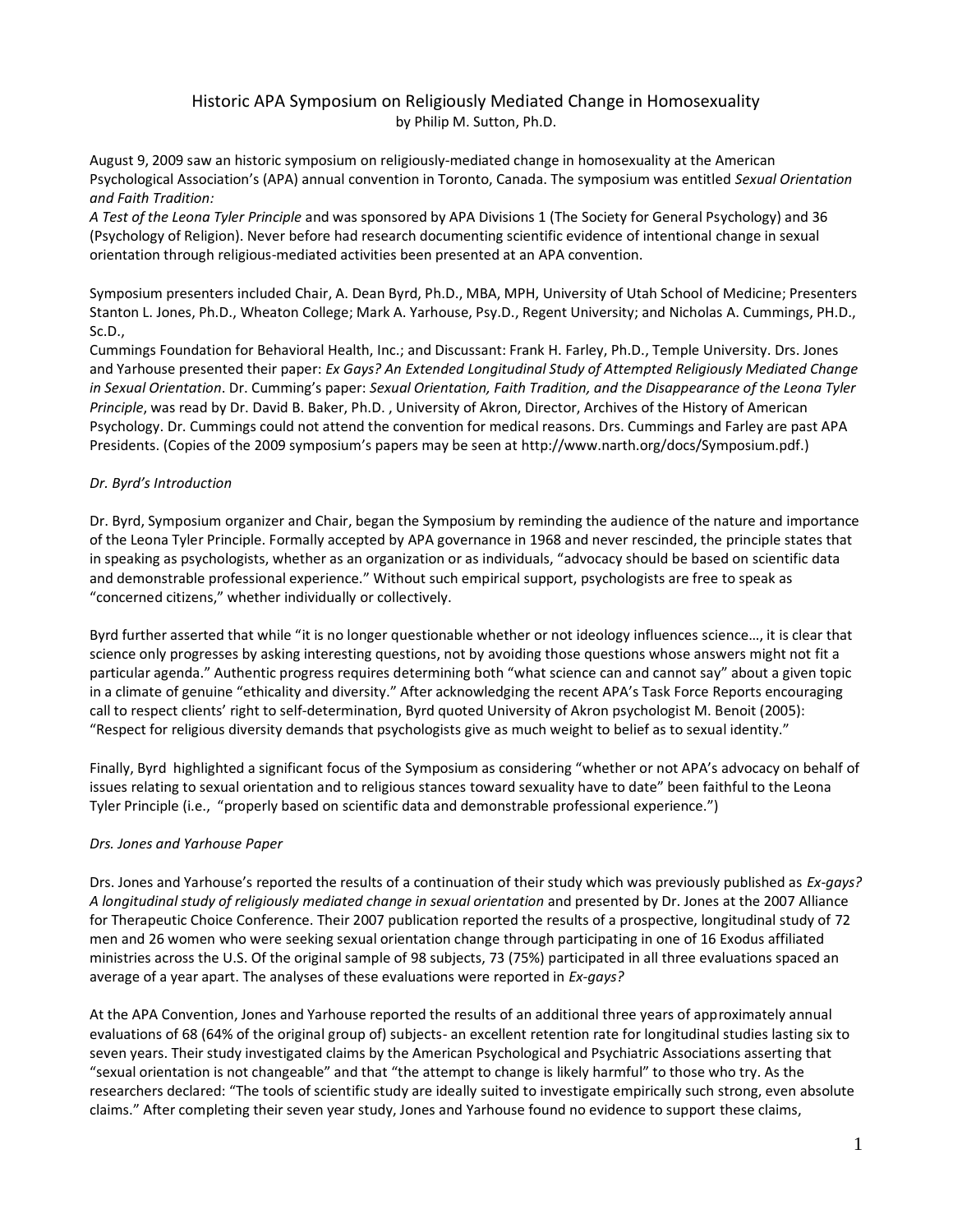asserting: "The logic of scientific inquiry drives us…to conclude that sexual orientation may be changeable for some, and that the attempt to change sexual orientation is not harmful on average."

The researchers described the diverse methods used by Exodus‐affiliated ministry groups to help participants to achieve "freedom from homosexuality through the power of Jesus Christ" (Exodus, 2007). Small groups are the primary intervention setting, and "typical methods of intervention are worship, prayer, education and discussion." Some Exodus groups have more structured curricula, others less. Ministries may also include some of a variety of other services such as: "residential programs; seminars; individual, couple and family therapy; support groups for family members; and written materials." Groups may define "success" differently. Some focus primarily on the quality of one's relationships with God and others; others behaviorally, in terms of what it means to achieve "celibacy and chastity"; while others are more concerned with "change of thoughts, fantasies and feelings."

#### Jones and Yarhouse disclosed that "funding for this study was provided by two

grants from Exodus" and that they "share roughly the same basic set of religious commitments as articulated by Exodus." And they explained that they "do not regard that as constituting bias" sufficient to invalidate their results. Jones and Yarhouse explained that they "accepted this funding pledging that we would report publicly the results of our outcome study regardless of how encouraging or embarrassing Exodus might find those results." Also, having positions on value issues relevant to the research one conducts does not intrinsically bias the research, as long as the methodology is executed competently and the results reported honestly.

Jones and Yarhouse described their research methodology as:

…a prospective, longitudinal study of individuals seeking sexual orientation change using respected self‐report measures of sexual orientation and of psychological distress. This is the most rigorous longitudinal methodology ever applied to this question of sexual orientation change and possible resulting harm. This is a naturalistic, quasi‐ experimental study following subjects pursuing change via methods available in their community, and hence we had no capacity to standardize or otherwise control intervention methods, and our ability to establish rigorous standards for timing of assessments was limited.

They explained that while previous studies of sexual orientation change often have been criticized for using "unvalidated and/or idiosyncratic measures of sexual orientation…this criticism also presumes two things that are highly problematic": that there is a consensus, single definition of sexual orientation and a consensus about reliable and valid ways to assess it, but neither consensus exists.

Jones and Yarhouse chose to measure sexual orientation with "the original version [of the seven point self‐report Kinsey scale (1948)] which asks "subjects to describe the population of individuals with which one had had sexual relations (i.e., behavior); "a Kinsey Expanded scale that is the average of four Kinsey ratings of behavior, sexual attraction, emotional/romantic attraction, and fantasy;" and the Shively and DeCecco (1977) scale, which considers and rates a person's homosexual and heterosexual orientations separately by asking subjects to make ratings of and based on "physical sexual attraction to men and separately to women, and of emotional attraction to men and separately to women."

The number of symptoms and intensity of psychological distress which were experienced by subjects at each of the six assessments were measured by the Derogatis (1994) Symptom Check List‐90‐Revised (SCL‐90‐R).

## Participants' scores were analyzed for the overall group, and also for two subpopulations.

To be as prospective as possible, a "Phase 1" subpopulation was identified which included only the 57 subjects (out of the beginning total of 98) who had participated in the ministry for less than one year before the time of the first assessment. To address the frequent criticism that anyone who reported having reoriented must have been bisexual and not "truly gay" to begin with, a second, a "Truly Gay," subpopulation was distilled from the original sample. These subjects scored above the scale midpoint at first assessment for measures of homosexual attraction and past homosexual behavior and reported having previously embraced a full homosexual or gay identity.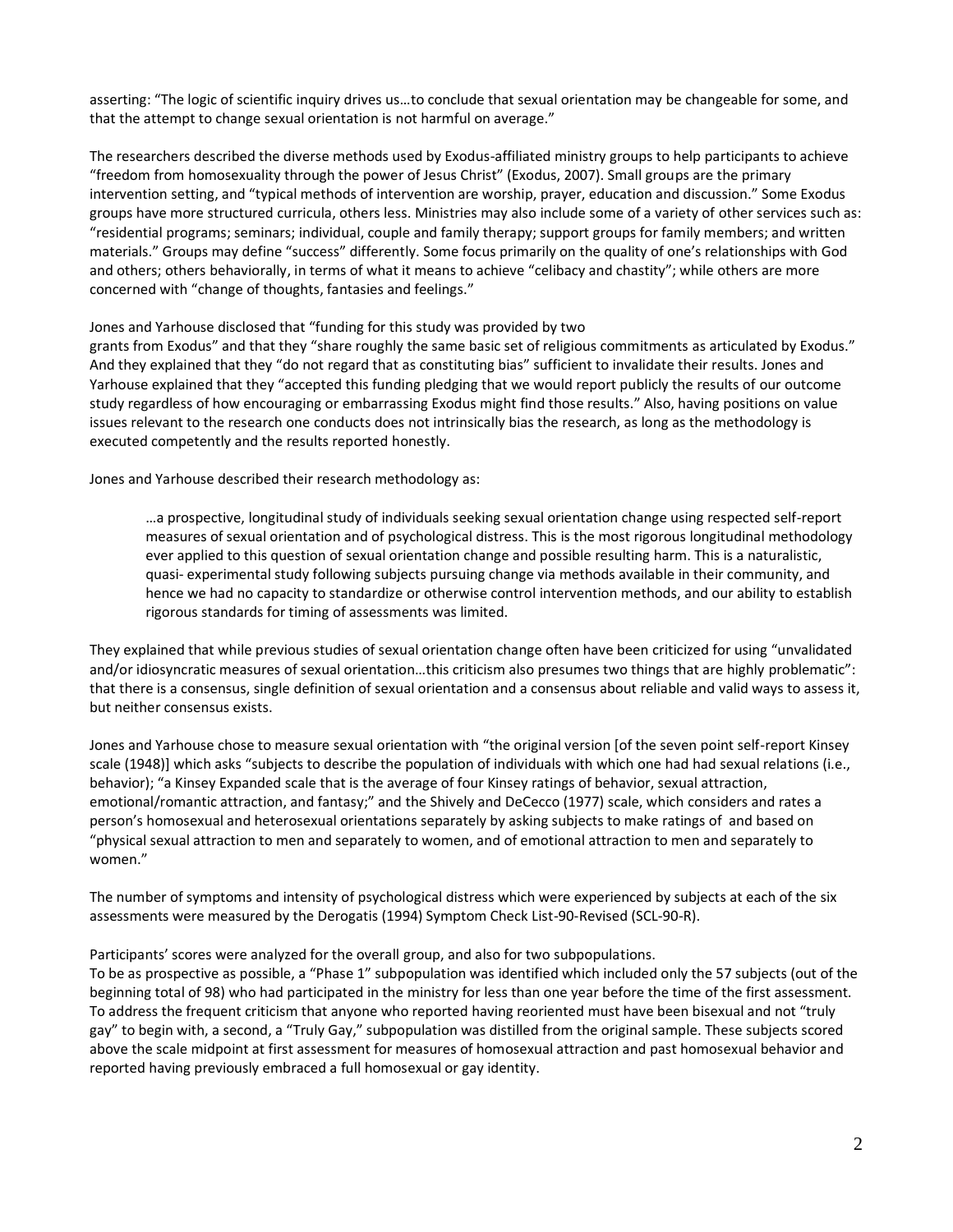Overall, analyses of the separate Kinsey scale scores revealed average movement away from homosexual orientation for both the entire subject population and the Truly Gay subpopulation. The changes were "respectably large" when compared to studies of drug effects or the results of psychotherapies, and "considerably more significan[t]" because sexual orientation is "a dimension of human functioning that is supposed to be immutable." Analyses of the Shively and DeCecco scores found that when comparing the first with the last (6<sup>th</sup>) assessment, the whole population showed significant change away from homosexual attraction while the Truly Gay subpopulation showed significant change both *away from* (i.e., less) homosexual attraction and *toward* (i.e., more) heterosexual attraction. Finally, analyses of psychological distress scores on the SCL‐90‐R not only did not show any indication on average of increasing psychological distress for any of the groups, but also showed significantly improved. psychological status for both the whole and Truly Gay subpopulations.

The researchers also reported the results of a qualitative characterization of participant outcomes based- at Time 3 or the end of the *Ex-Gays?* analyses- on the transcripts of open-ended questions asked of each participant about their sexual attractions, experiences and identity, and participants' own judgments about how successful their efforts to change had been. After their third assessment, roughly 2-3 years after being first assessed, 69 participants were categorized as follows:

11 (15%) as "*Success: Conversion"-* substantial reductions in homosexual attraction and substantial increase in heterosexual attraction and functioning. 17 (23%) as *"Success: Chastity*"- having reported homosexual attraction as present only incidentally or as not distressing, allowing a contented life without overt same-sex sexual activity. 21 (29%) as *"Continuing*" – not satisfied with modest decreases in homosexual attraction and committed to the change process. 11 (15%) as *"Non‐Response"* – having reported no significant sexual orientation change and without having given up on the change process, but possibly confused or conflicted about the next step. 3 (4%) as *"Failure: Confused"* – reported having experienced no significant sexual orientation change, and had given up on the change process, but without (re-)embracing a gay identity. And 6 (8%) as *"Failure: Gay Identity"*- reported as having given up on the change process and having (re-) embraced a gay identity.

At the sixth (last) assessment, 61 participants made self-categorizations based on a written description of the six outcome categories as follows: 14 (23%) as *Success: Conversion*; 18 (30%) as *Success: Chastity*"; 10 (16%) as *Continuing*; 4 (7%) as *Non‐Response*; 3 (5%) as *Failure: Confused*; and 12 (20%) as *"Failure: Gay Identity.*

Jones and Yarhouse discussed their findings that a "Truly Gay" status (i.e., more definitive homosexual attraction, extensive homosexual behavior experience, and embrace of gay identity)" did not mean that change was not possible. Also, they discussed alternative explanations behind the trend that Phase 1 subjects (i.e., those assessed earlier in their involvement in Exodus) while showing positive change outcomes, nonetheless were disproportionately represented among the more negative change outcomes The suggestion that this might mean that "the change process is difficult and requires extraordinary persistence to attain success" sounded both sobering and realistic.

Overall, as Jones and Yarhouse described what they did, how, and why, and what they found out, I was struck by the intellectual and professional humility behind their efforts. While they tried to remedy the major weaknesses of past sexual reorientation outcome research, it was neither possible nor desirable to conduct their study as a true experiment (the "gold standard" of research). They clarified that the methods used were adequate for addressing the basic issues of immutability and general harmfulness, but not for assessing what particular features of the religious-mediated ministries were more- or less helpful.

They found that some people had changed- but not all- and that for some, successful change meant both a significant decrease in homosexual attractions and behaviors (SSA), while for other persons in the study, successful change meant experiencing only a significant decrease in SSA, which led them to live a satisfactory "chaste celibate" life. Other subjects reported no significant change while continuing to try, and still others no change and a satisfactory (re-) adoption of a "gay" identity and lifestyle.

Contrary to prior criticisms of sexual orientation change efforts- and the recent APA Task Force Report- Jones and Yarhouse found that some subjects showed changes not only in sexual orientation "identity" (i.e., self-labeling) but also in sexual orientation (i.e., patterns of actual arousal to same and object sex persons). Also, the researchers found that as a group, the average participant reported improved- not worsened- social and emotional functioning.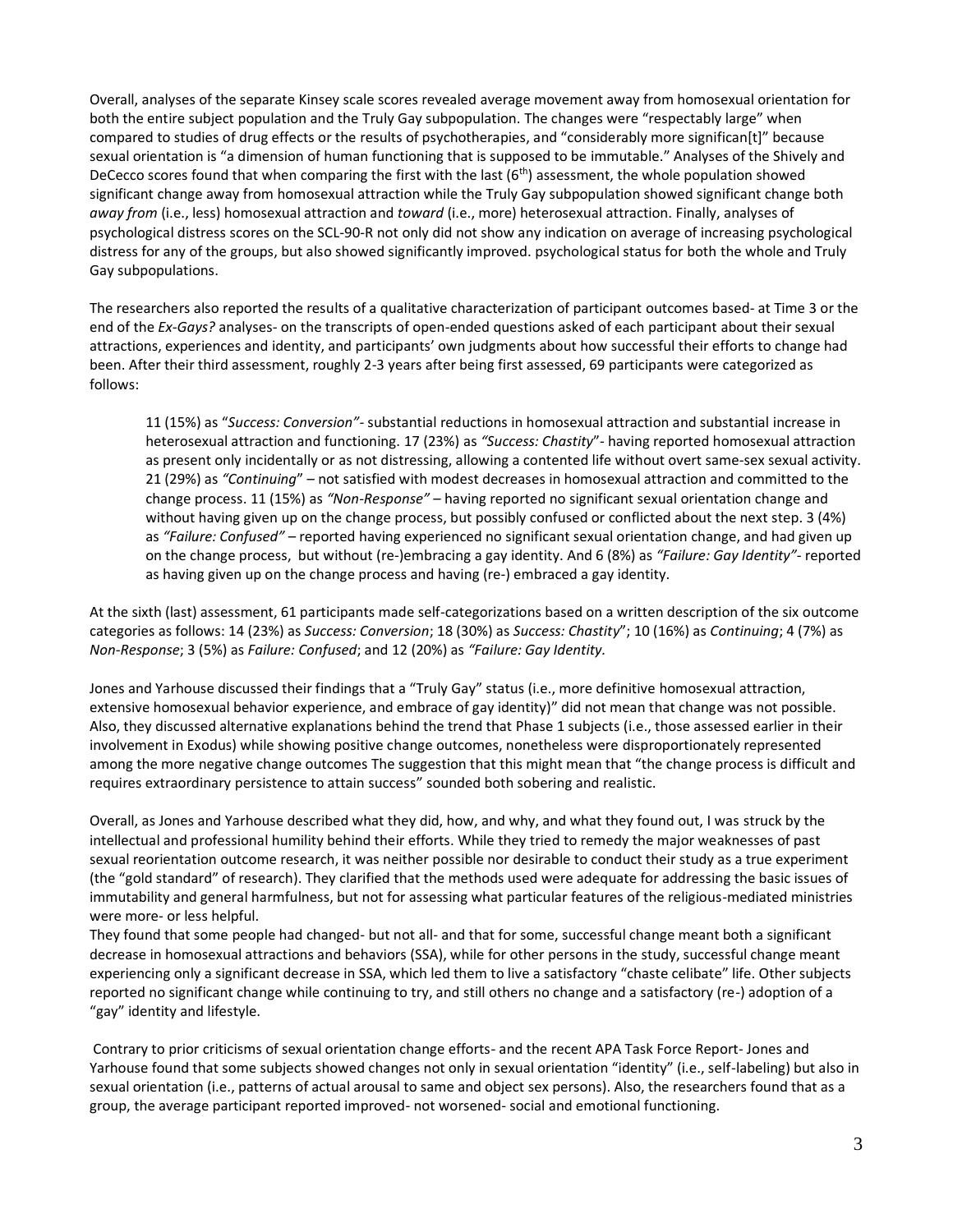Jones and Yarhouse also were clear about what they did *not* find. For example, the study did not show that "anyone can change," that "conversion (i.e., change in orientation) is uncomplicated and unequivocal," or that "reorientation" or "conversion" psychotherapies facilitate change. While the sample's nature and size were adequate to rebut the claim that change is impossible, the sample was not adequate to make precise predictions of likelihood of change nor to yield information on possible change mechanisms or processes. Also, while as a group, participants- regardless of reorientation outcome- reported actually improving, this does not mean that a given participant did not feel harmed while attempting to change.

#### *Dr. Cumming's Paper Read by Dr. Baker*

After Jones and Yarhouse's presentation, Dr. Baker read Dr. Cummings' paper, which was filled with his wit, candor and concerns about the modern state of scientific and professional psychology. Cummings opened by lamenting that "a stranglehold on APA governance by an oligarchy of about 200" has resulted "in a precipitous decline in both division and APA membership". He suggested that Ron Fox, former APA President (2003), whose quote about the need for psychology to get "over its fascination with disciplinary navel lint" introduced the paper, might also have asked "how a discipline that refuses to put its own house in order [could] solve the monumental problems of society." Cummings likened this failure to Alfred E. Newman of *Mad Magazine* fame's often quoted line: "What, me worry?"

In addition to citing a number of financial reasons why APA *should* worry, including the declining national health-care budget for mental health and substance abuse treatment and that in the last three years, psychologists had become "the lowest paid doctoral profession in healthcare," Cummings lamented that "The APA became the first and only national professional society to be censured by the U.S. house of Representatives… (because) the APA's over-concern with political correctness and academic made it look as if it condoned pedophilia" in one of its journals.

After offering this perspective, Cummings focused on the first of the Symposium's main topics. He questioned what led the APA leadership "to take the extreme, indefensible position that change in sexual identity (or orientation) is not possible, and to seek to brand interventions designed to do so as unethical? The old saying, 'never say never, underscores' the folly, as it takes only one exception to disprove the 'never.' Cummings outlined "three simple, but tragic steps in this process of scientific distortion:

First, *ideology infects and perverts science.* …It first begins with the best of intentions …With good intentions the APA took up the plight of gays and lesbians, all very well, until the next step took over. Second, *political correctness is mobilized by proponents* in the absence of definitive research findings. Political correctness is substituted for proof, and those disagreeing with the premise are branded as stupid, racist, lacking in compassion, homophobic, or just a right-wing nut. …Finally, *political correctness becomes an effective enforcer*, masking the absence of scientific evidence, and intimidating opposition into silence. …[T]hose seen as politically correct risk denial of admission as students, and colleagues…risk not being hired or of losing a job, tenure, promotion, funding or just being shunned. …The tragedy of political correctness is that intimidation frightens away research that might shed light on the social problems of today. (Emphases in original)

Then, after summarizing the Jones and Yarhouse findings ("that (a) change in sexual orientation is attainable in a modest number of cases, and (b) harm from the interventions is rare if it exists at all"), Cummings reviewed his 25 years (1955- 1980) of clinical experience serving homosexual patients as chief psychologist of the Kaiser Permanente healthcare system in San Francisco. He explained that while some of these patients desired changed in sexual orientation, most came for help "because they were not as happy with the San Francisco lifestyle as they thought they would be before moving there." Overall, Cummings reported the following general outcomes:

The majority of patients who came to us expressing distress with their homosexual behavior were able to achieve well-adjusted lifestyles, often resulting in long-term, successful same-sex relationships. A minority of the number who expressed a desire for change (in sexual orientation) achieved it. A third group whose unhappiness and reckless promiscuity was complicated by drug and anonymous sex addictions required long-term interventions, and they frequently contacted HIV-AIDS before their therapy positively impacted. None of the patients who expressed a desire for change, whether successfully achieved or not, were harmed by the therapy.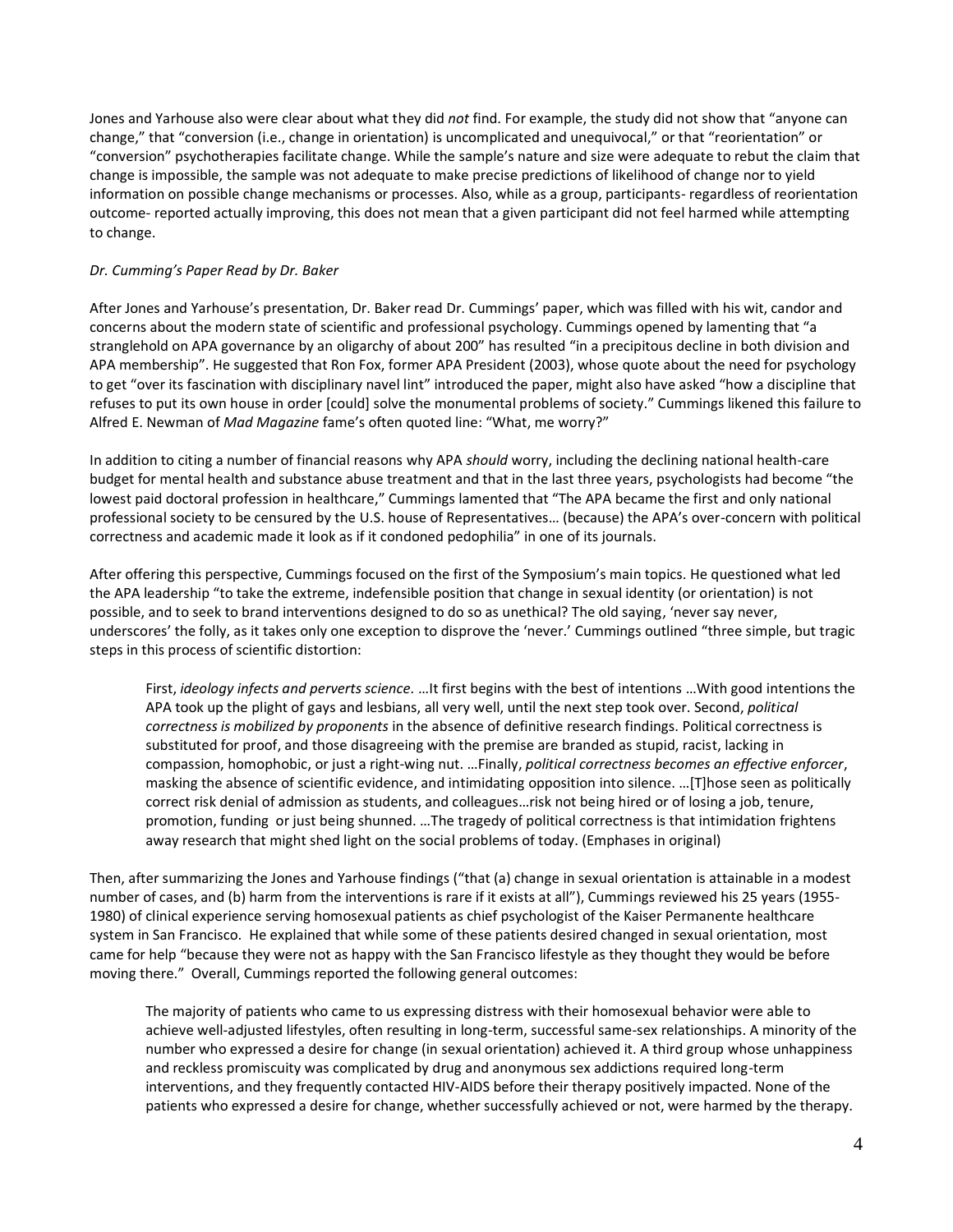To be sure, there was often tension and turbulence, but this was part of the therapeutic process and it did not differ from the course oft found with intensive interventions (for) all kinds of psychological issues.

(Dr. Cummings previously had disclosed that of roughly 18,000 total homosexual clients which he and his staff treated, approximately 67 % had "satisfactory outcomes"- 54 % with homosexual adjustment and 13 % with reorientation- while about 33 % appeared to have "unsuccessful outcomes (continued promiscuity, unhappiness, perpetually chasing anonymous sex, drug addiction, etc., cf.

In addition, Cummings reported that he and his staff observed that "same-sex attraction and behavior are not unitary phenomena," as gay men and lesbians both span the masculine/feminine continuum; that causation for homosexuality among their patients "did not seem to be unitary", i.e., some appeared to show opposite sex traits behaviors from infancy, "some had been seduced into homosexual behavior early, sometimes even before puberty," others (gay men) showed evidence of "heterosexual panic… intense fear of the opposite sex"; and that "men's homosexual behavior was more fixed than that of women" whose behavior was "quite malleable," i.e., showing more "fluidity…depending on the circumstances." Summarizing his own and his colleagues' clinical experience, Cummings reported: "Our conclusions were obvious: Change is possible for a minority of those who seek it and the interventions are not harmful," which Jones and Yarhouse also had concluded based on their methodically more rigorous study.

Cummings noted further: "We also operated under the premise that it is a primary facet of psychotherapy that the patient determines his/her goals in treatment." This led to his comments on the question of whether psychology ought to ban the role of religion in the lives of those with ego-dystonic homosexual behavior. In response Cummings asserted that some patients come for help to change because their homosexual behavior is:

…in such conflict with their morality or religious morality or religious upbringing that it is a source of severe distress. To inform such patients, in accordance with political correctness, that change is not possible and they must accept same-sex orientation, is both an untruth and an indefensible violation of patient-determination.

Cummings declared that "faith is a powerful motivating force in the lives of many, but …has been understudied and unappreciated by most of psychology. " He quoted self-identified atheist Albert Ellis' (1980) assertion: "Reading the New Testament has changed the course of more lives than all the psychotherapists in the world put together." He pointed out the successful and enduring help of participation in Alcoholics Anonymous and other groups for overcoming various addictions through "the surrender to a Higher Power," and the apparent relative superiority of "religious conversion" (vs. psychotherapy) for helping persons in prison overcome sociopathic and borderline personality disorders. (Cummings recommended that the audience read *Psychology's War on Religion* (2009) which he-co-authored and gave complimentary copies of this book to all who attended the symposium.)

Finally, returning to his opening topic, Cummings 'eulogized the passing of the "Leona Tyler Principle" (Tyler, 1969), "a firewall protecting the veracity of our science and integrity of our practice" of psychology. Enacted by the APA Council and Board or Directors, adherence to the Leona Tyler Principle once guided APA to circumvent the efforts of some of its members to "disenfranchise faith-based doctoral programs in clinical and counseling psychology." These efforts failed because disenfranchise proponents were challenged to show that such "programs were substandard in education and training" and were unable to do so.

Unfortunately, this Principle, although "never repealed, was increasingly ignored and allowed to fade in everyone's memory." Reflecting on having lived through the abominable "Hollywood witch hunts" of the McCarthy era of the 1950's, Cummings contrasts that experience with "the insidious sense of intellectual intimidation that currently exists under political correctness." He lamented:

Our younger psychologists, many of whom have been seduced by political correctness, have never heard of the Leona Tyler Principle. As a result, we no longer speak as a science and profession. …Now misguided political correctness tethers our intellects, corrupts our science, and cripples our practices.

## *Dr. Farley's Discussion*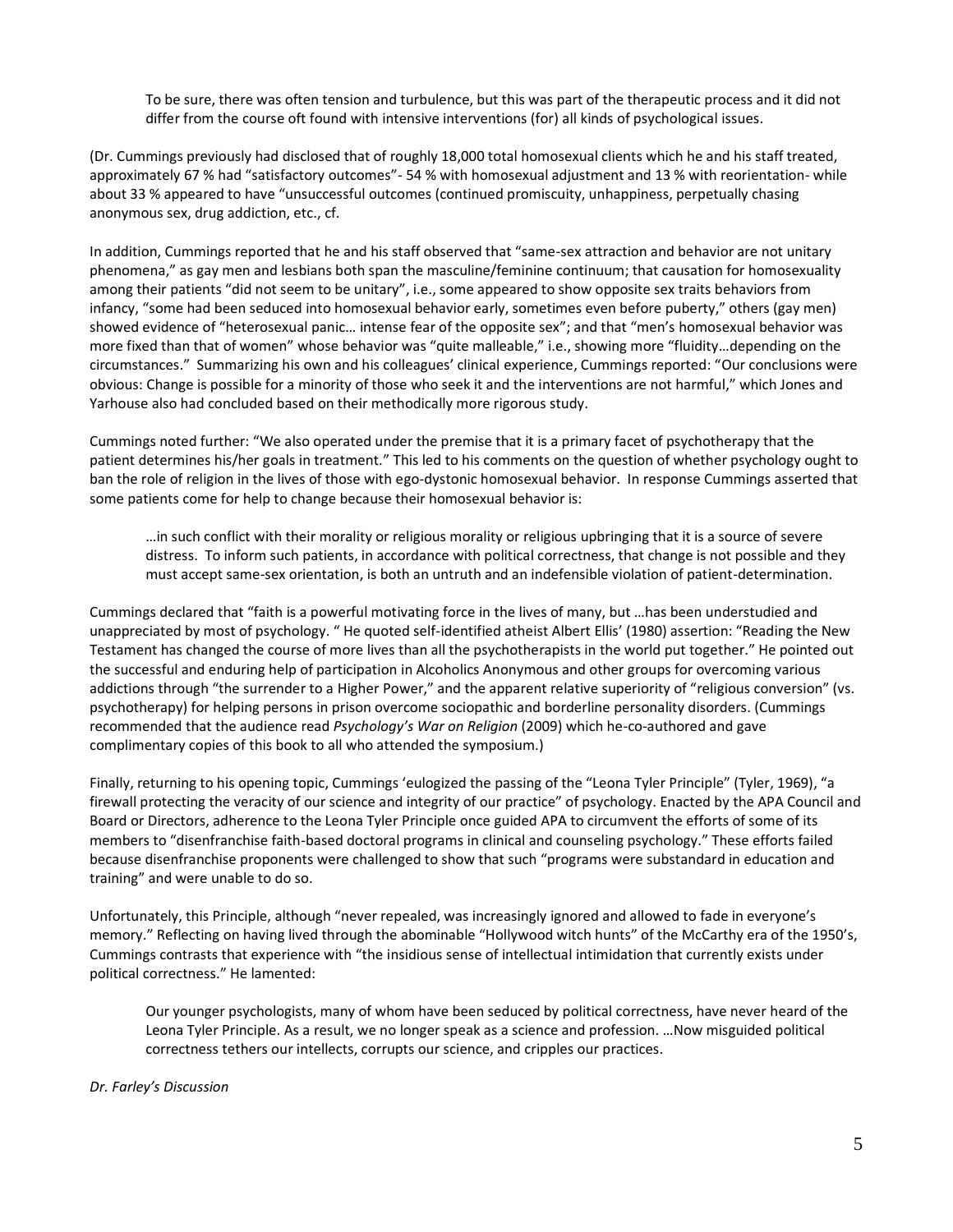Next, Discussant Dr. Frank Farley commented on several themes. After asserting his benevolence toward the GLBT community (as did Dr. Baker before reading Dr. Cumming's paper), Dr. Farley echoed Cumming's concerns about a lack of new blood among the APA leadership. Dr. Farley remarked that after serving as APA president, he left national APA governance. After a decade away, he returned to national governance only to be surprised that the "same faces" were still there. Dr. Farley lamented the stifling effect on APA's growth as a profession of having the same few hundred- out of 100,000 members- remain in charge of national governance.

Dr. Farley noted that in all fairness, the Jones and Yarhouse study was both "interesting and flawed" methodologically. He also acknowledged that these "flaws" were common to most outcome research studies with which Jones and Yarhouse's work compared favorably. Dr. Farley also voiced support for APA having a continued openness to and study of "religious practice" and ideas. After acknowledging that he too was non-religious, Dr. Farley echoed Cumming's quote of Albert Ellis about more people benefiting from reading the New Testament than from psychotherapy.

## *Q & A and Further Discussion*

During the question and answer session, a question was asked from the audience about the criticisms of Jones and Yarhouse's (2007) study which appeared in the APA Task Report which officially had been released only five days before. Dr. Jones addressed the following criticisms:

"The [Jones & Yarhouse] study is a convenience sample of self-referred populations from religious self-help groups. . . . [Notable] methodological problems [include] the absence of a control or comparison group and the threats to internal, external, construct, and statistical validity. Best practice analytical techniques were not performed in the study, and there are significant deficiencies in the analysis of longitudinal measures, and choice of assessment measures. The authors' claim of finding change in sexual orientation is unpersuasive due to their study's methodological problems" (APA, 2009, p. 90, fn 65).

Jones reviewed the Task Force Report's Positive Recommendations for all future research on sexual orientation change efforts:

- a) Use methods that are prospective and longitudinal;
- b) Employ sampling methods that allow proper generalization;
- c) Use appropriate, objective, and high-quality measures of sexual orientation and sexual orientation identity;
- d) Address pre-existing and co-occurring conditions, mental health problems, other interventions, and life histories to test competing explanations for any changes; and
- e) Include measures capable of assessing harm. (p. 6)

Then he showed that their study had clearly met criteria a), c), and e). Regarding criteria b), Jones explained why criterion b) was not met and that for a number of reasons, it should not have been met. Jones argued that rigorous sample construction is necessary if they were trying to establish rigorous predictions of success in change, but that instead they were addressing a more blunt hypothesis, that change was impossible and the attempt harmful. He further argued that criterion d) was irrelevant for the same reason. In effect, Jones stated that the APA Task Force, in evaluating the 2007 Jones and Yarhouse study, had failed to acknowledge how well this study had met their research standards and had improperly imposed a criterion that was imprudent, and practically impossible to achieve. (Readers are encouraged to see Chapter 4: "METHODOLOGY FOR THE STUDY" of *Ex-Gays?* for an in depth discussion of the reasons behind the methodological decisions made in this longer study. This chapter would make an excellent case example for any research methods course.)

Clinton Anderson, director of APA's Lesbian, Gay, Bisexual and Transgender Concerns Office, offered several comments. Dr. Anderson first said that Jones and Yarhouse had misrepresented APA's position by claiming APA had ever meant to say that sexual orientation was not changeable. (Presumably he was implying that according to current empirical standards, APA was claimed merely that to date, there was no *acceptable* evidence that sexual orientation *was* changeable- or *had been shown* to change- through psychotherapy.)